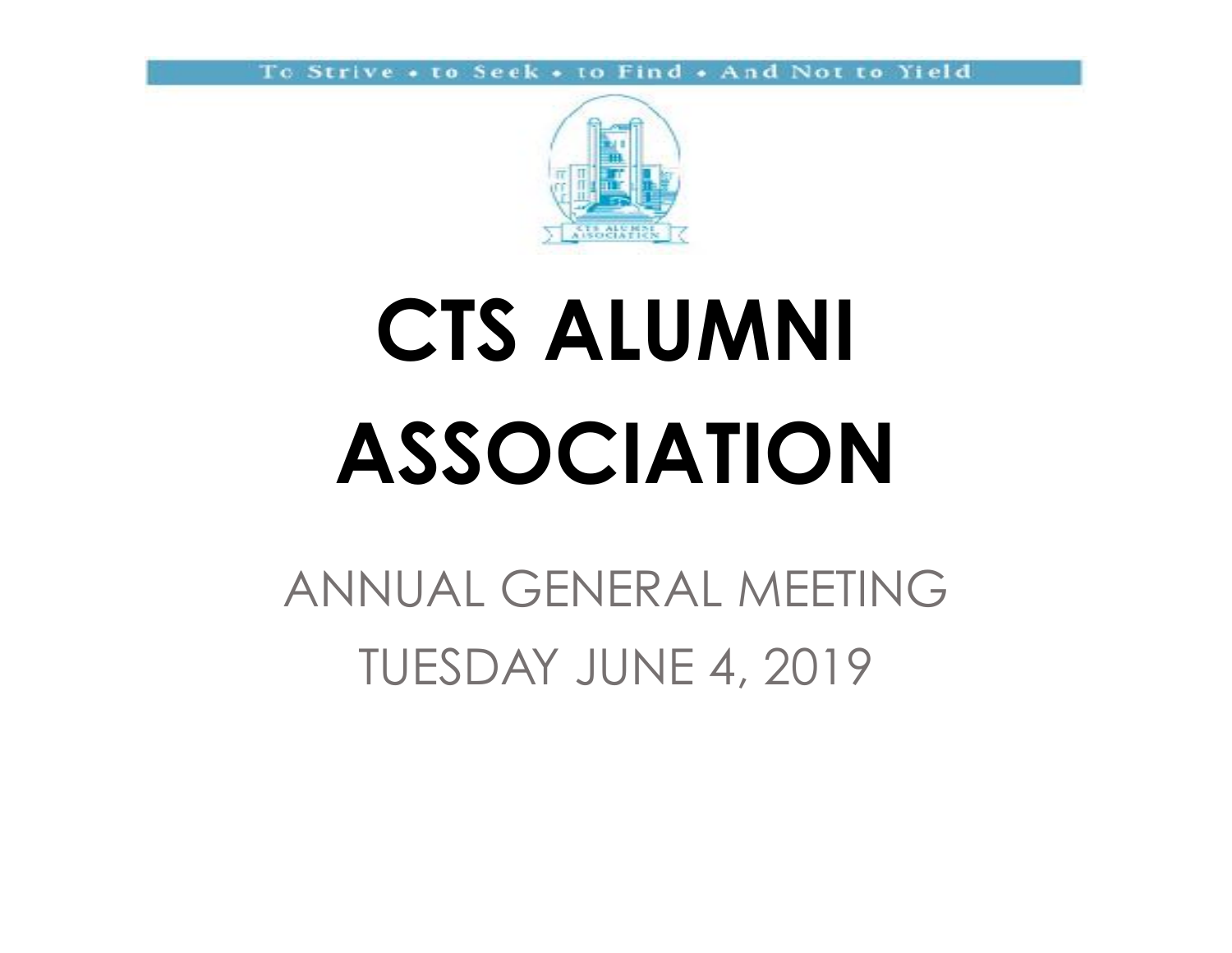

## **THE CENTRAL TECH ALUMNI ASSOCIATION:**

An organization of former Students and Teachers whose strong collective devotion, respect and love for Central Tech, unconditionally promotes friendship and acts of generosity that brings honour to the school, the students and the community.

Success! The CTS way!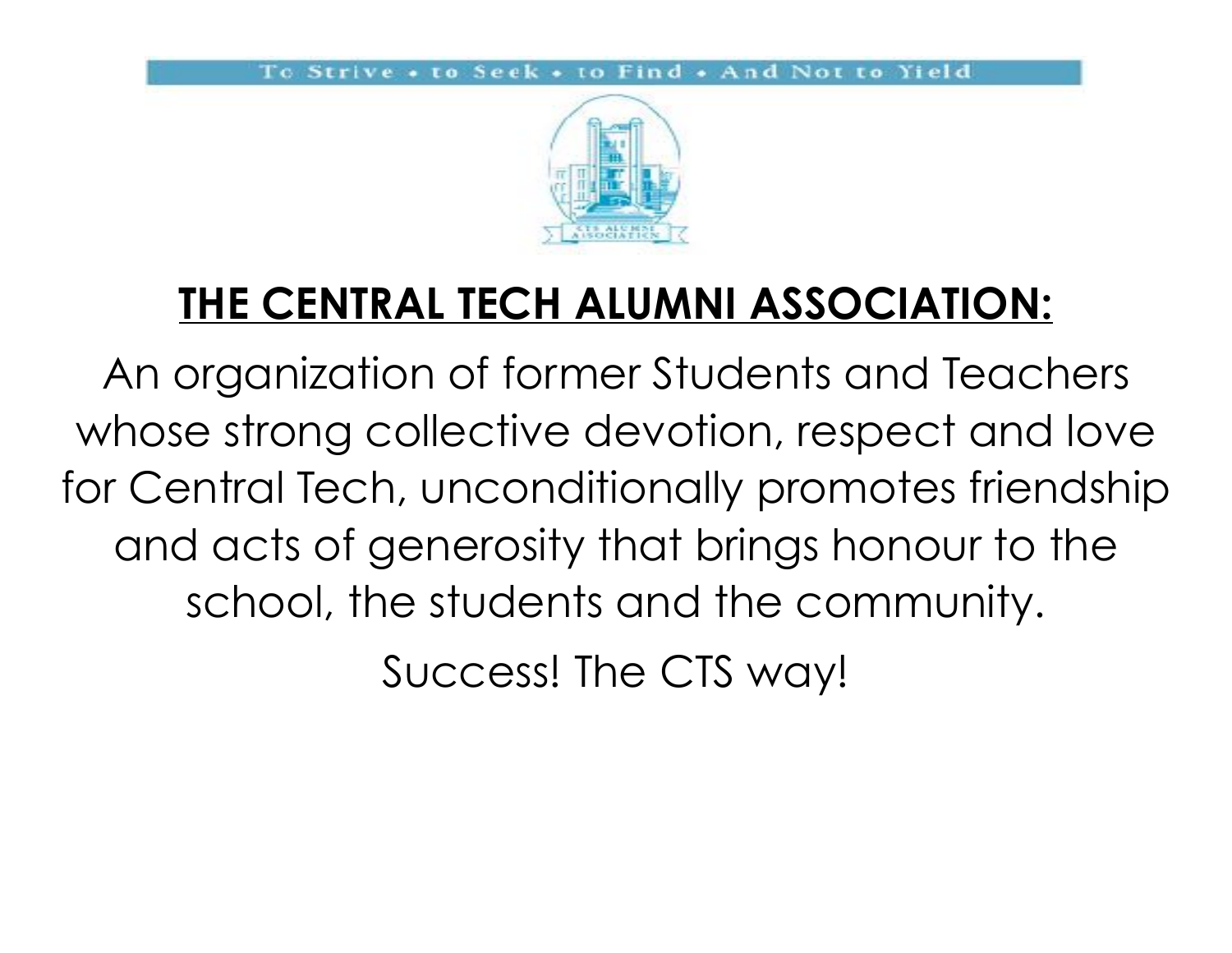



Call to Order

Approve agenda

Roll Call: Executive , new attendees

Approve Minutes from AGM 2018

Reports: Treasurer, President's Report, Website, Archives, etc.

New Business: Goals, future plans, Creating new Bursaries/Awards

**Adjournment**

• *NB: Agenda items to be confirmed*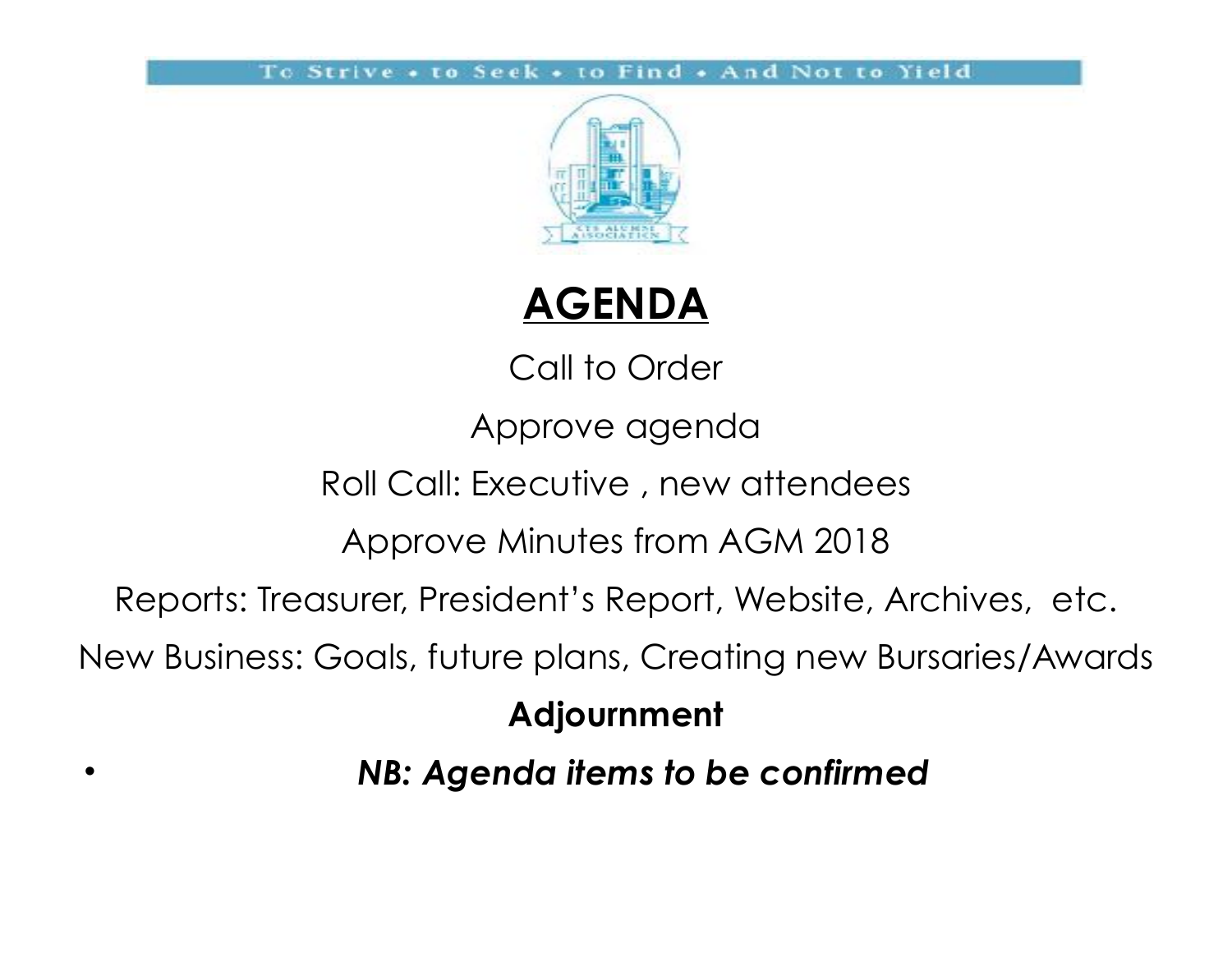

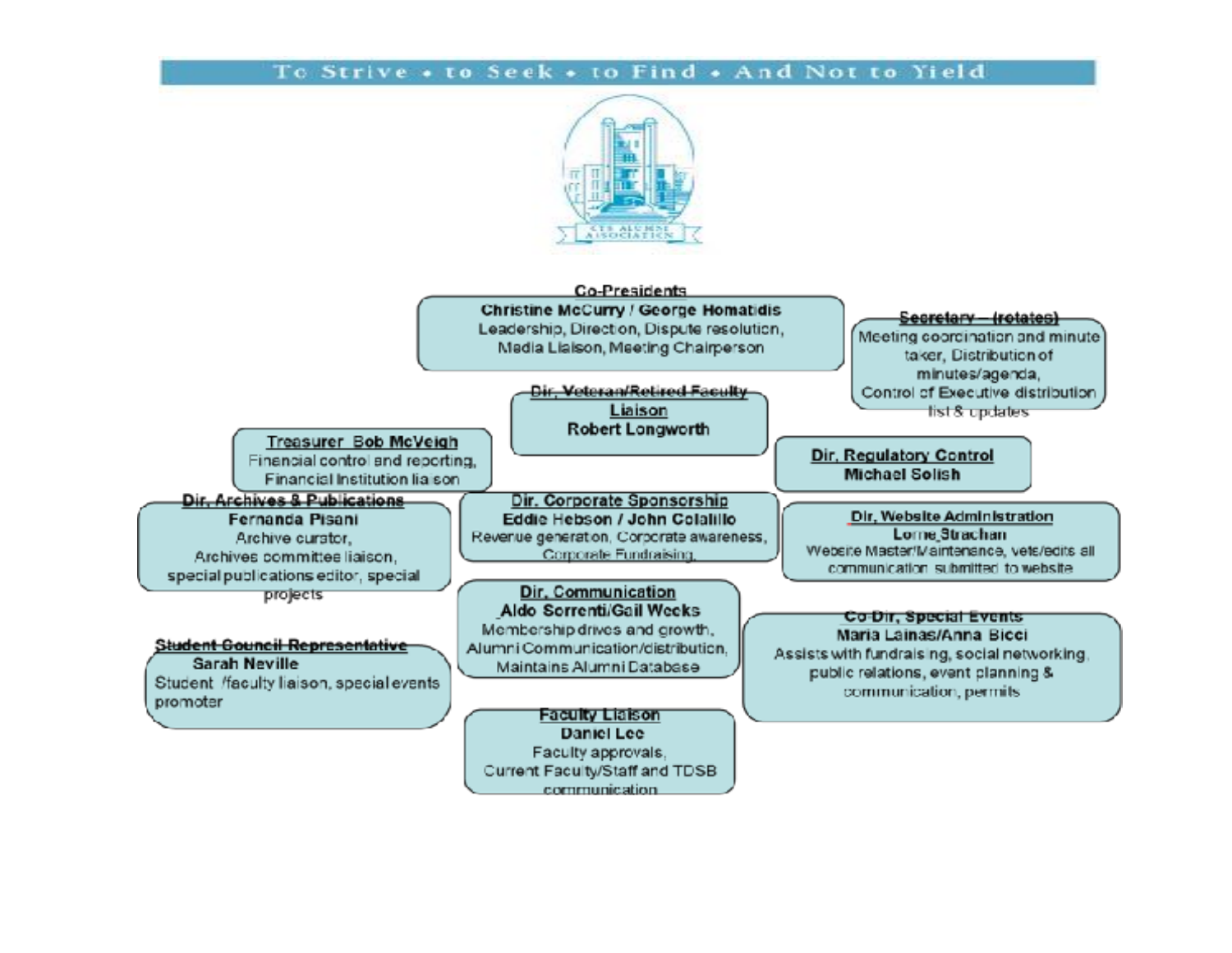

## **TREASURER REPORT AGM JUNE 4, 2019**

Account balance May 1 2018 \$11,593.59 Account balance April 30 2019 \$11,817.97 Net change for the reporting period \$224.38 Plus 2 x \$10,000.00 term deposits (accrued interest to date \$272.13) Total debits this reporting period : \$2299.96 Total credits this reporting period :\$2524.34 \*\* Sam Richardson project donations to date \$2045.00 (included in the \$11,817.97 balance above)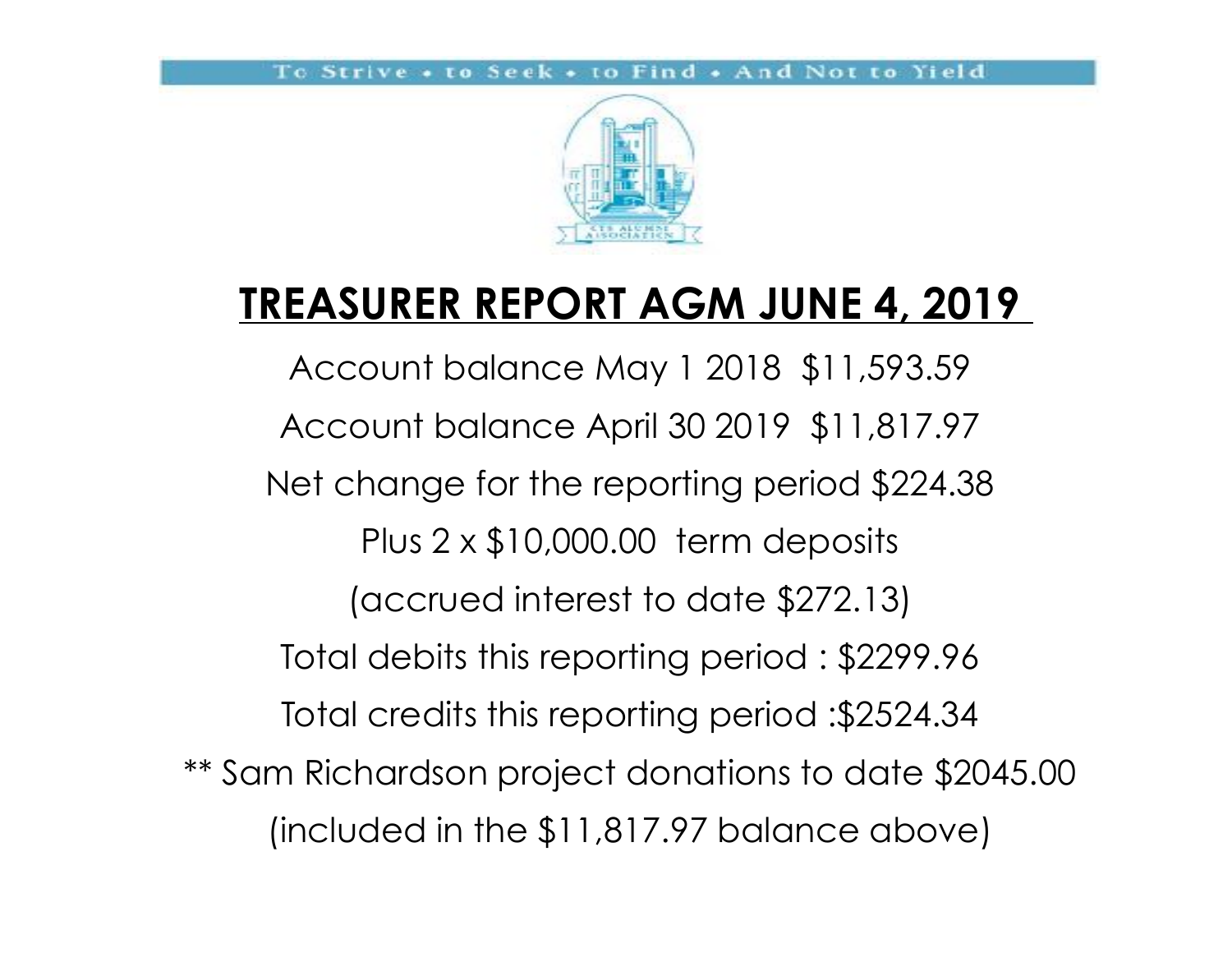

## WEBSITE, MEDIA AND MEMBERSHIP

**www.ctsalumni.ca**

**Central Techalumni = FB**

**Central Technical School Council = FB**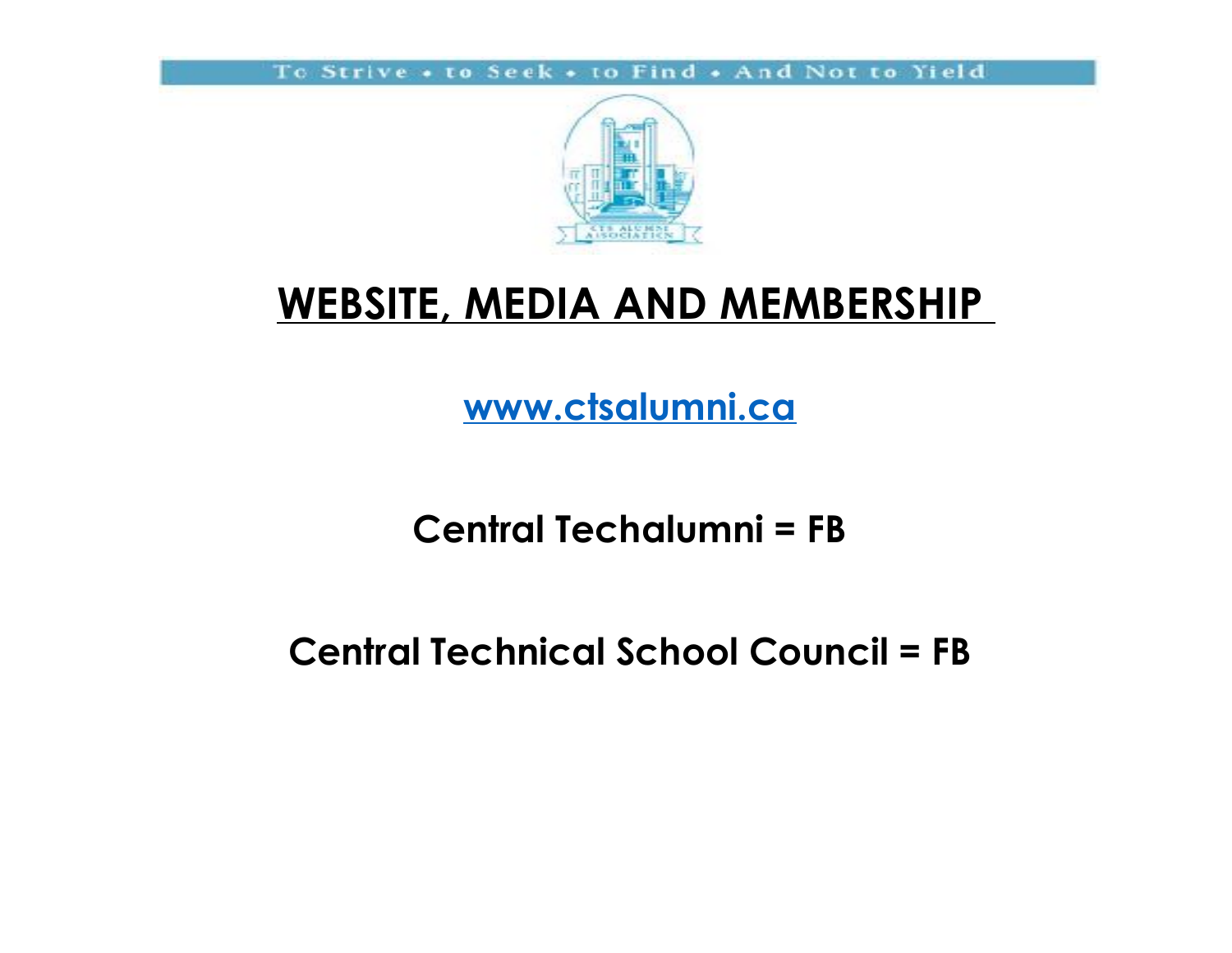

## **COMMUNICATIONS REPORT**

#### **Membership Database**

Ongoing work to expand and maintain database – current email lists are approximately 600 and 1800.

- The Committee welcomes ideas and methods of expand, distribute to and maintain the contact list.
- How much information should we collect?

#### *Suggestion:*

*Could there be a volunteer Alumnus available at events with some form of mobile device/ laptop to collect information?*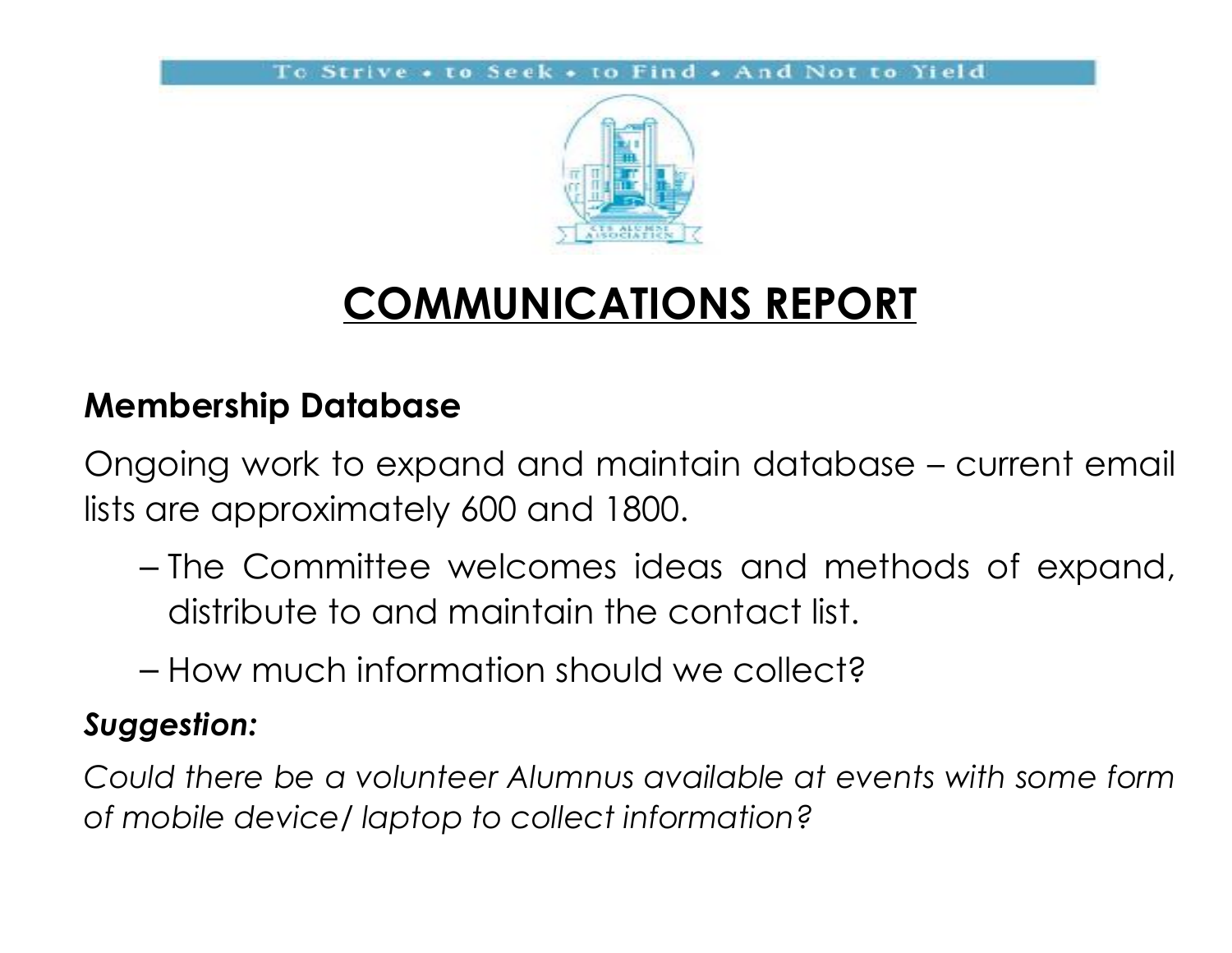

## **SOCIAL COMMITTEE 2018:**

CTS Sport Saturday – Coffee/Donuts & Ice Cream Truck Spring Concert - treats

#### *Future Plans:*

1.Continue to support True to Blue day in any way we can.

2.Be present at the Grade 8's visitation & tour days, handing out information/treats.

3.Help with Prom 2020 and Graduation.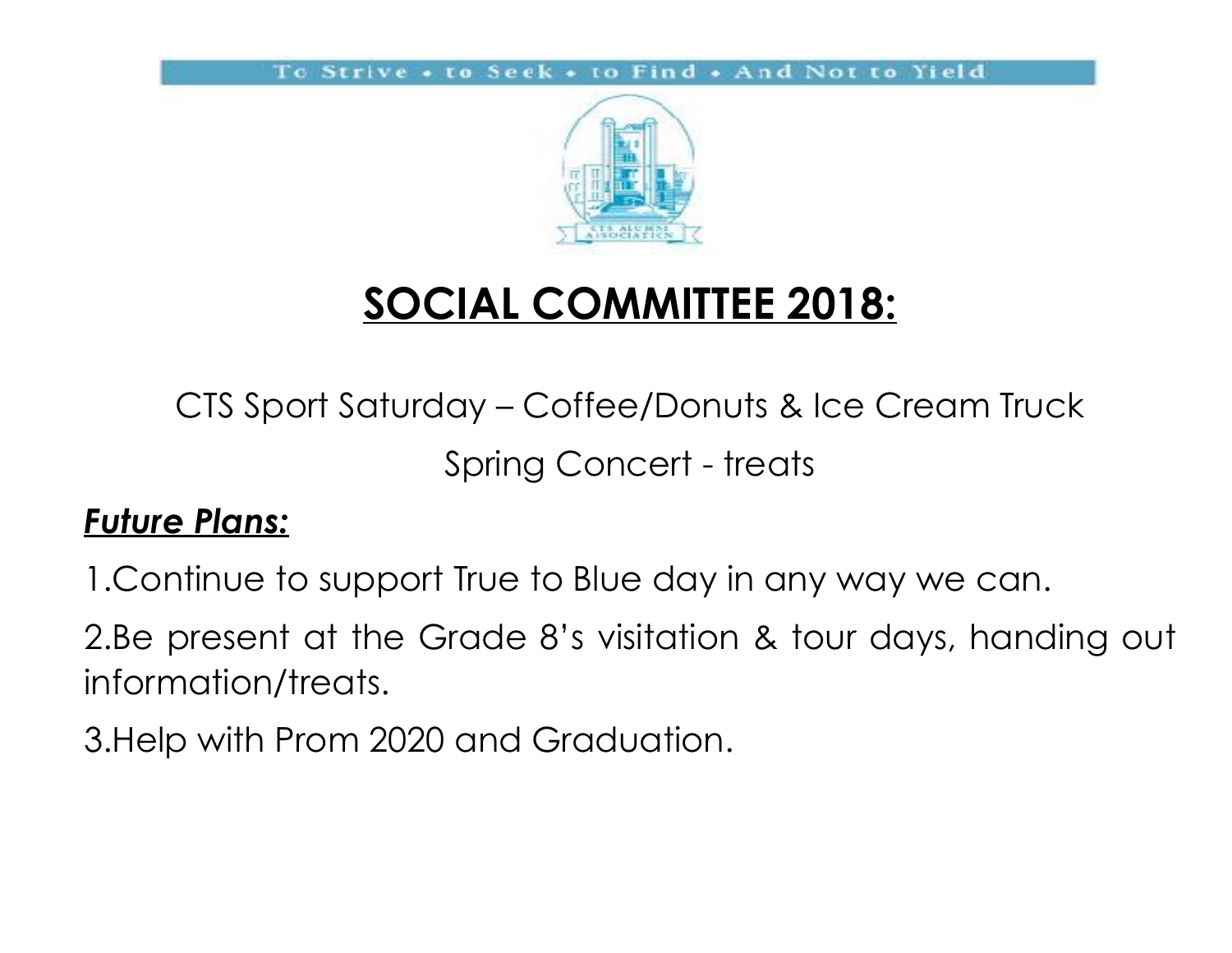

## **ARCHIVE REPORT**

Advocation for the Art Program continues, it is at risk.

– As of September 2019, the adult program will now be funded c/o the Continuing Ed budget

Trish Boon, Head of Art Department has reached out to the Archives Committee for help going through the artwork stored in the school and to work with the TDSB archives department to keep what is good and dispose of what is not.

- Alumni and Art Dept. currently working together to photograph and catalog art for a digital record.
- Use of the Art Building 3rd floor is being reused/repurposed
- High school Art Program has been affected by cuts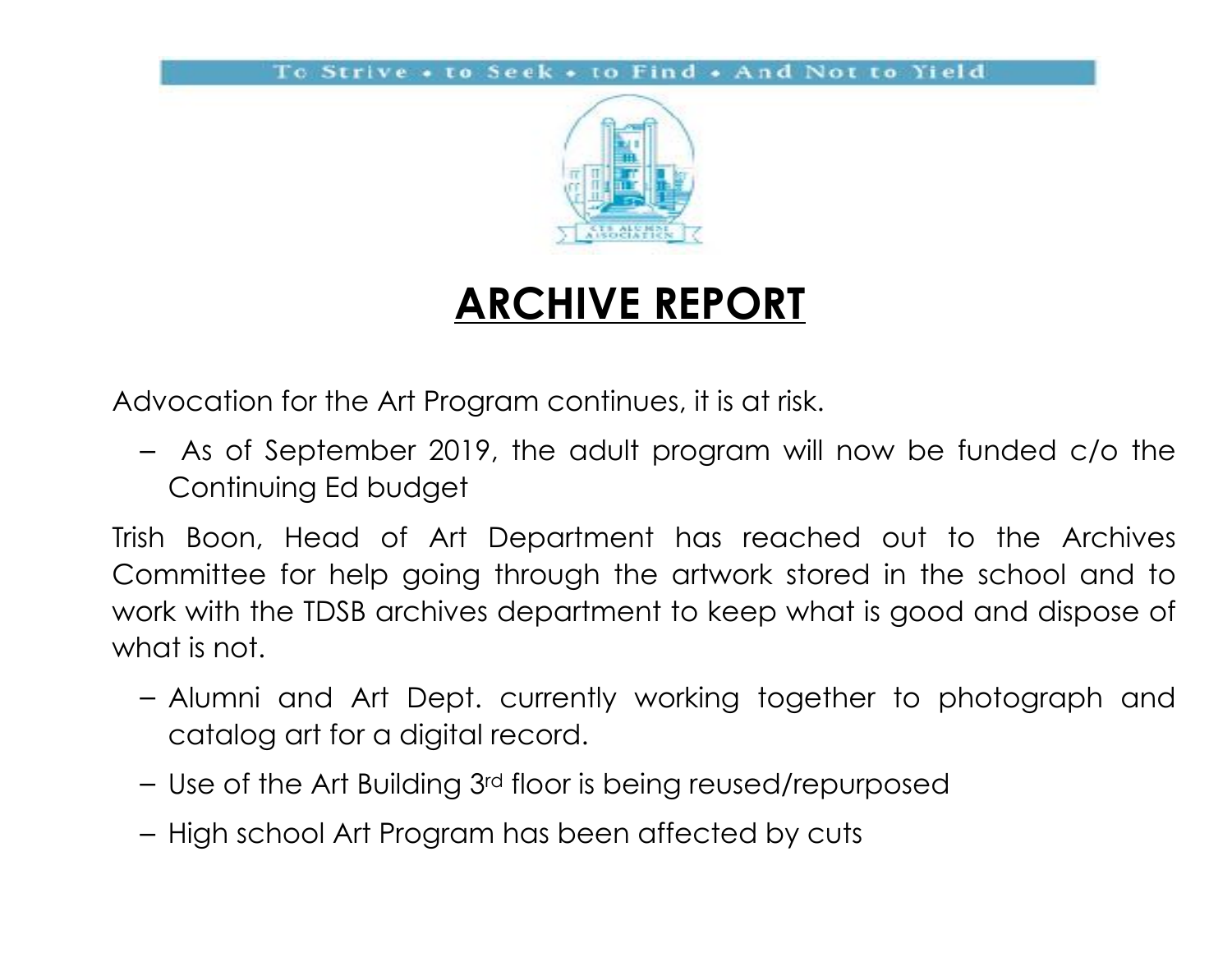

#### **CTS COMMUNITY SWIM/POOL**

The PSI grant(Priority School Initiative) for the CTS Community Swim is at risk.

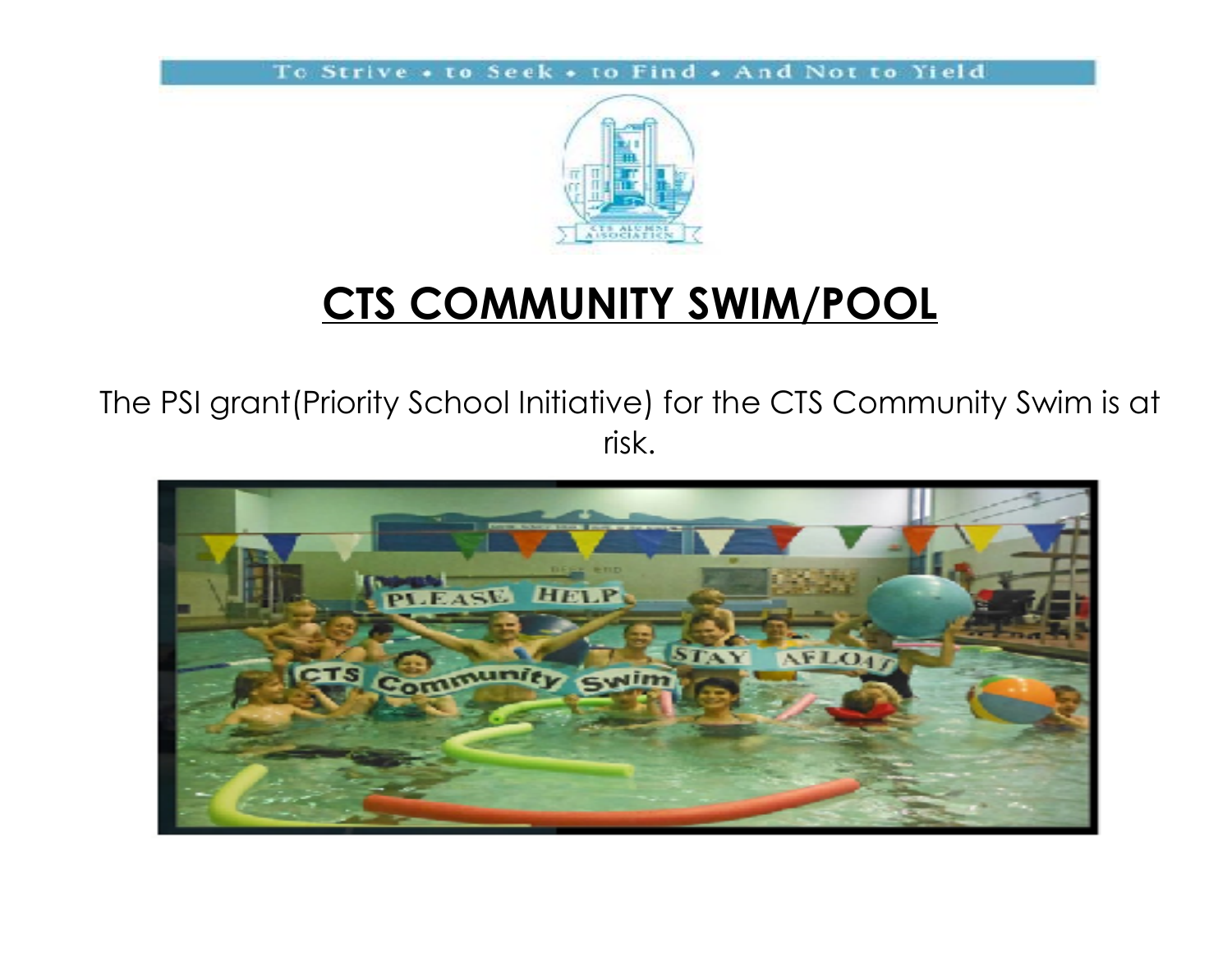

## **PRESIDENT'S REPORT**

The CTS Alumni Association is a group of individuals bound together by their time at TECH… When I represent the Alumni at functions and events, I am often asked why I do this? My reply is always – I'M PAYING IT FORWARD.

We the Alumni received an education, developed friendships, made memories and had successes that can be traced back to the lessons learned at TECH. Having and not sharing or giving back is not what TECH taught us to be. TECH Alumni are involved, talented and successful – we CAN help and we DO help; the school, the community and future students.

- CTS Prom Pop UP Shop & Commencement Clothing Drive a very needed community program.
- CTS Food Closet (Gracie's Cupboard) has been heavily used again this year

#### *BOTH of these programs are open & accept much needed donations all year.*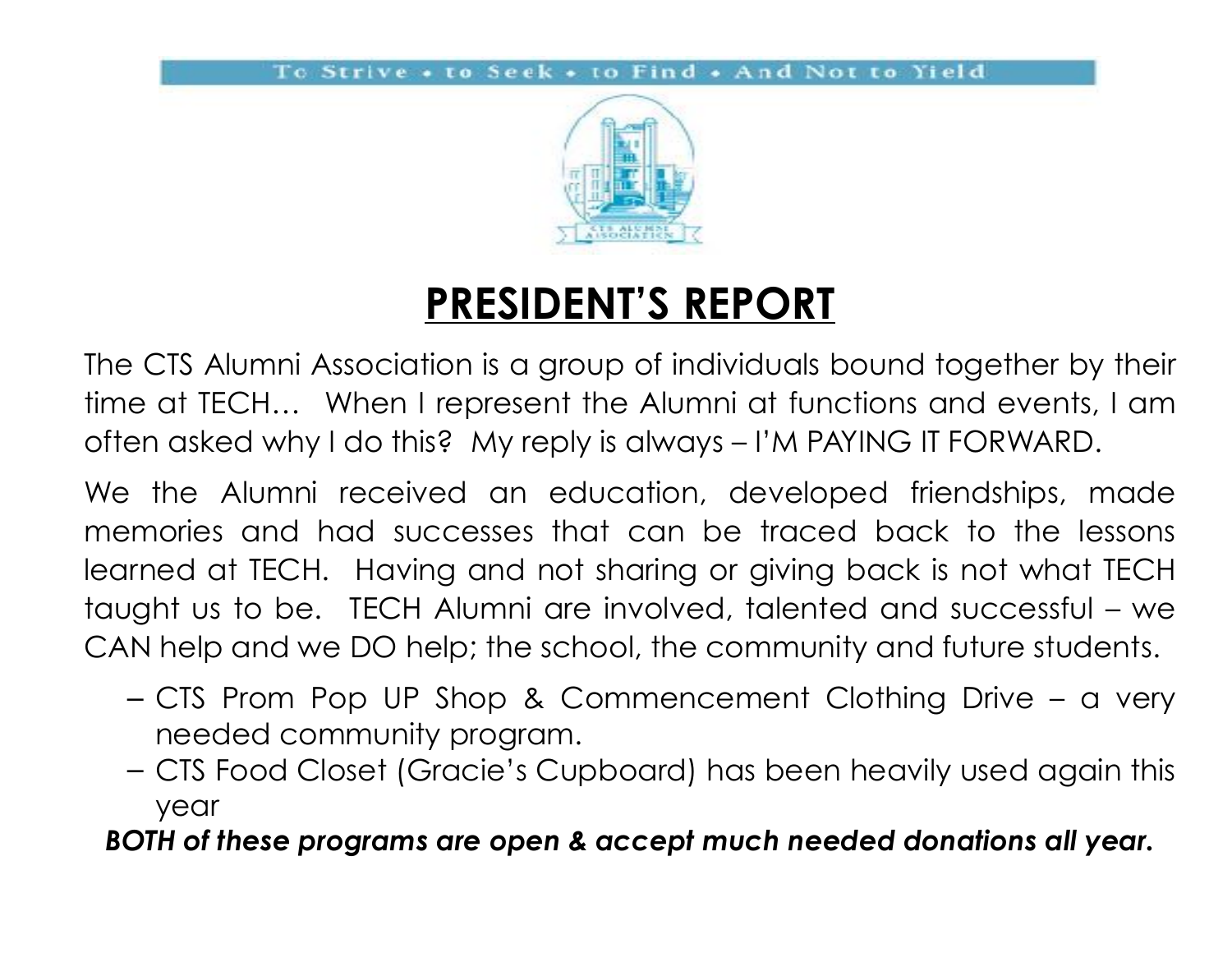There is always room at our meetings for new ideas and faces, the CTSAA's established projects and committees will always benefit from new input and fresh faces. *WE PAY IT FORWARD.*

**Some** of the working projects and ideas are:

- Class Ambassador program an Alumni phone tree
- *Prom/Grad/Job Clothing Project UPDATED AND EXPANDED IN 2018*
- *Gracie's Food Closet RENAMED: CTS FOOD CLOSET*
- Socials, Booster Clubs, Pub Nights, Class reunions
- Spirit Award, Bursary committees  *NEW TO BE ANNOUNCED IN 2019*
- Neighbourhood Lane naming  *SAM RICHARDSON WAY, DED: FEB.15, 2018*
- CTS Art School and boosting TECH school awareness  *ONGOING*

All this can happen when we work together to meet the need, whether it be for setting up industry specific bursaries, scholarships, job and co-op placements or other events in the school, the Alumni and the CTS community.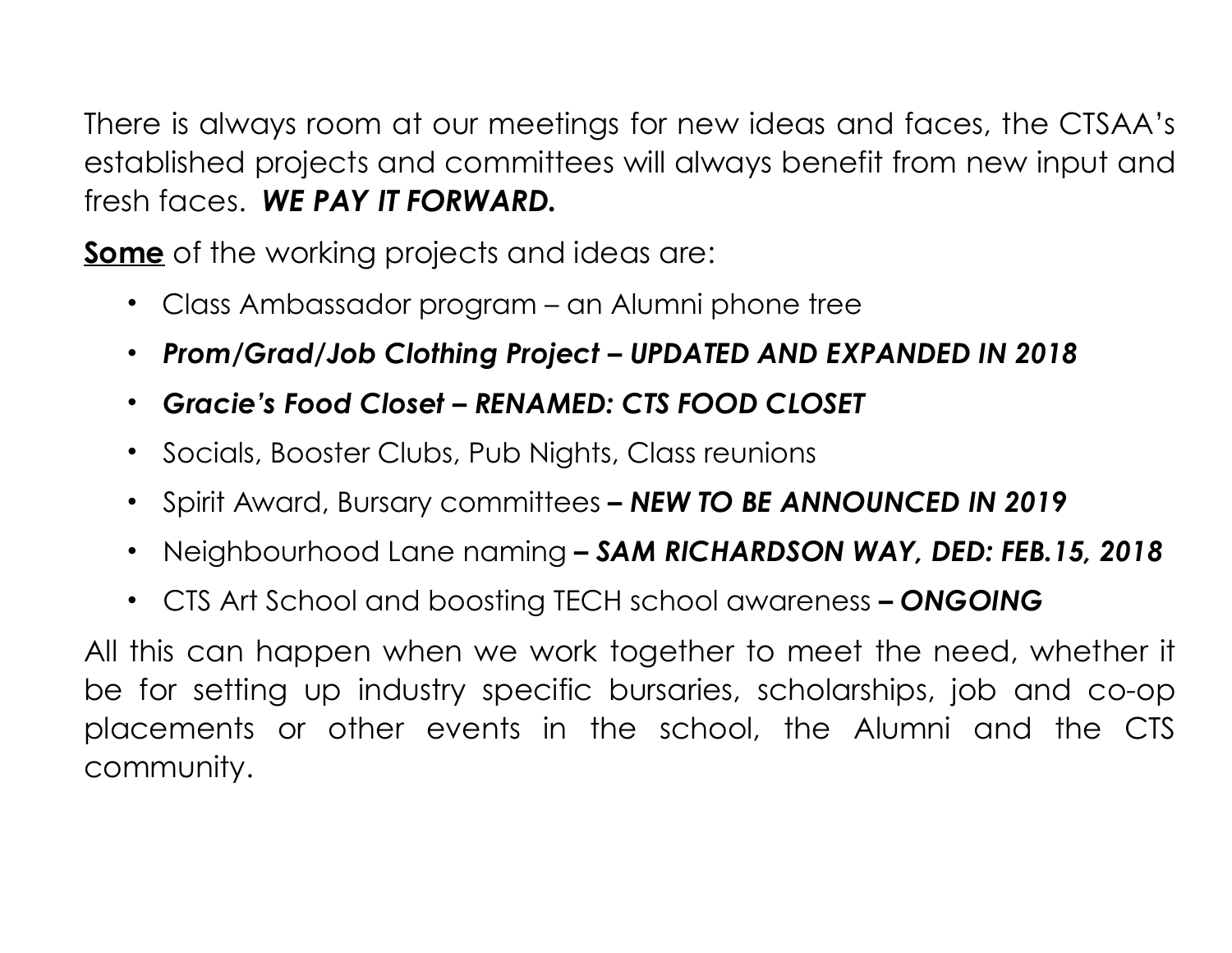

#### **NEW BUSINESS:**

#### **HOW WE CAN PAY IT FORWARD?**

Sponsoring and helping Local Teams – a form of advertising and community outreach for the Alumni

- Especially Junior school aged teams, might help with future enrolment Maurice Bicci helps with a baseball team at Christie Pits.
	- Sponsorship is \$300.00 per season and the kids play from approximately May long weekend to Labour Day
	- He is asking for 100% or a portion thereof; the team that is sponsored would have CTS Alumni on the crest.

The high school Art and Arts/Music programs have been decimated, multiple purposes for the art building are being tabled and discussed. Ford's/Queen's Park's cuts to the school boards as well as other factors has impacted negatively on CTS.